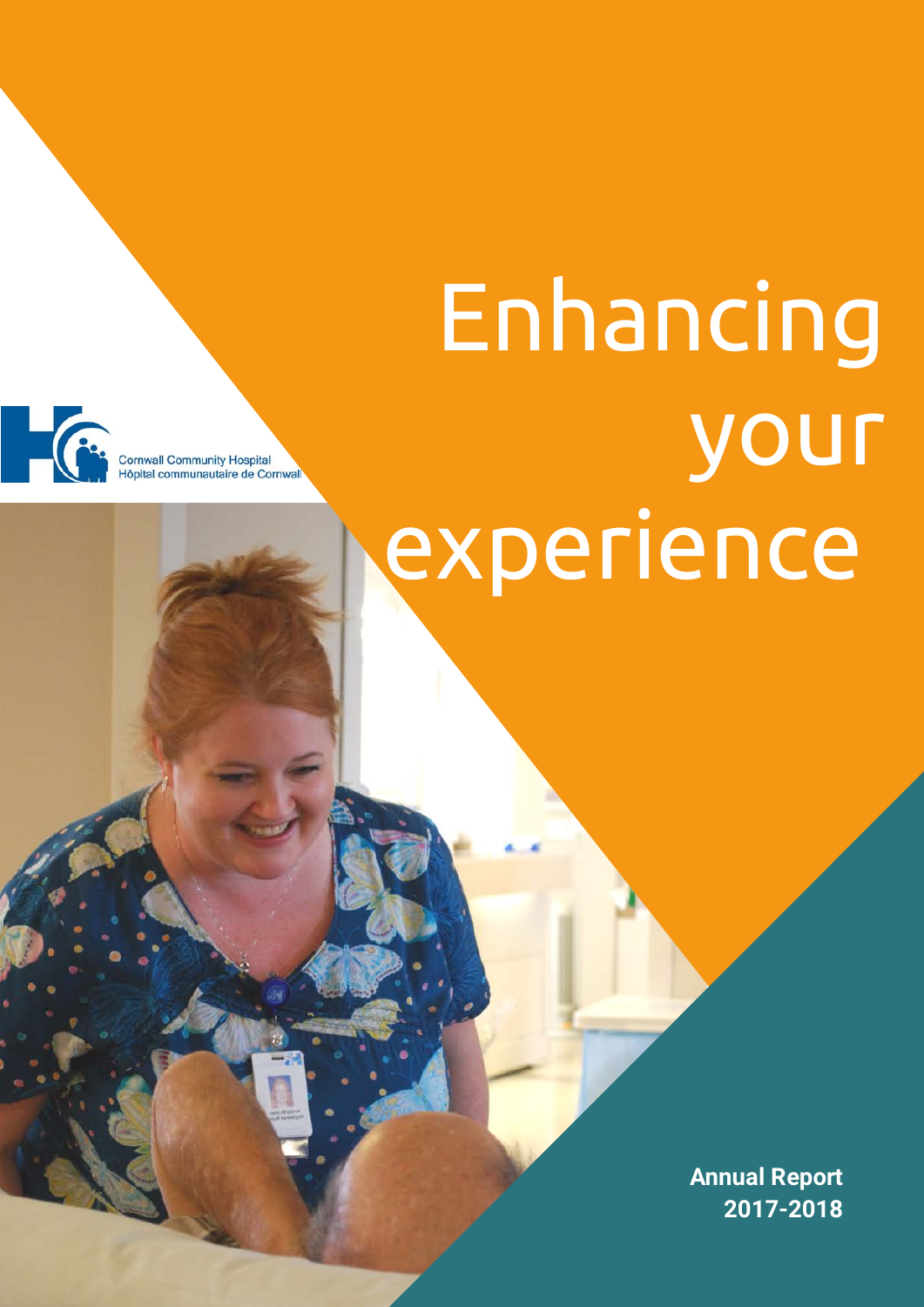### **MESSAGE FROM THE BOARD CHAIR AND PRESIDENT AND CHIEF EXECUTIVE OFFICER**

Whether you are a patient, caregiver, donor or part of the hospital team our goal this past year was to enhance your experience at Cornwall Hospital.

In 2017 we partnered with the Change Foundation to adapt the way we care for our patients by involving family caregivers as part of the Addiction and Mental Health team. Bringing healthcare providers and family together in innovative ways is creating a caregiver friendly culture. We are empowering caregivers, engaging young carers, and finding ways to better support our providers in meeting the needs of our patients. Having just finished one year of a three year project, we are excited to share the Embrace project learnings throughout the hospital and our community.

We continue to innovate at our community hospital. The Electronic Medical Record (EMR) has delivered dividends on patient safety and quality. We are proud to be one of very few hospitals in Ontario with a fully integrated electronic patient record. This technology has also allowed us to participate in the ConnectingOntario initiative, which provides clinicians access to patient records from across the province.

An unwavering commitment to clinical excellence and fiscal accountability through our balanced budgets has enabled us to continue to address the needs of our community and to adopt leading practices.

More and more we hear from our patients and families about the positive experience they had at Cornwall Hospital. This recognition of our staff, physicians and volunteers is rewarding and energizing. In an effort to continually improve our patient experience we are working to make it easier for you to provide us with your feedback.

We are mindful that our achievements would not be possible without the commitment and support of individuals, partners and experts across the hospital and throughout our community. Our clinicians are supported by the generosity of our donors and for this we are grateful.

The relationships we are building with caregivers, partners and our clinical experts will ensure that we are well positioned and prepared for the future. Healthcare continues to change and evolve and we have built a foundation at Cornwall Hospital that will ensure exceptional care for our patients through these times of change and into the future.

#### **NANCEE CRUICKSHANK, BOARD CHAIR**

#### **JEANETTE DESPATIE, PRESIDENT AND CHIEF EXECUTIVE OFFICER**



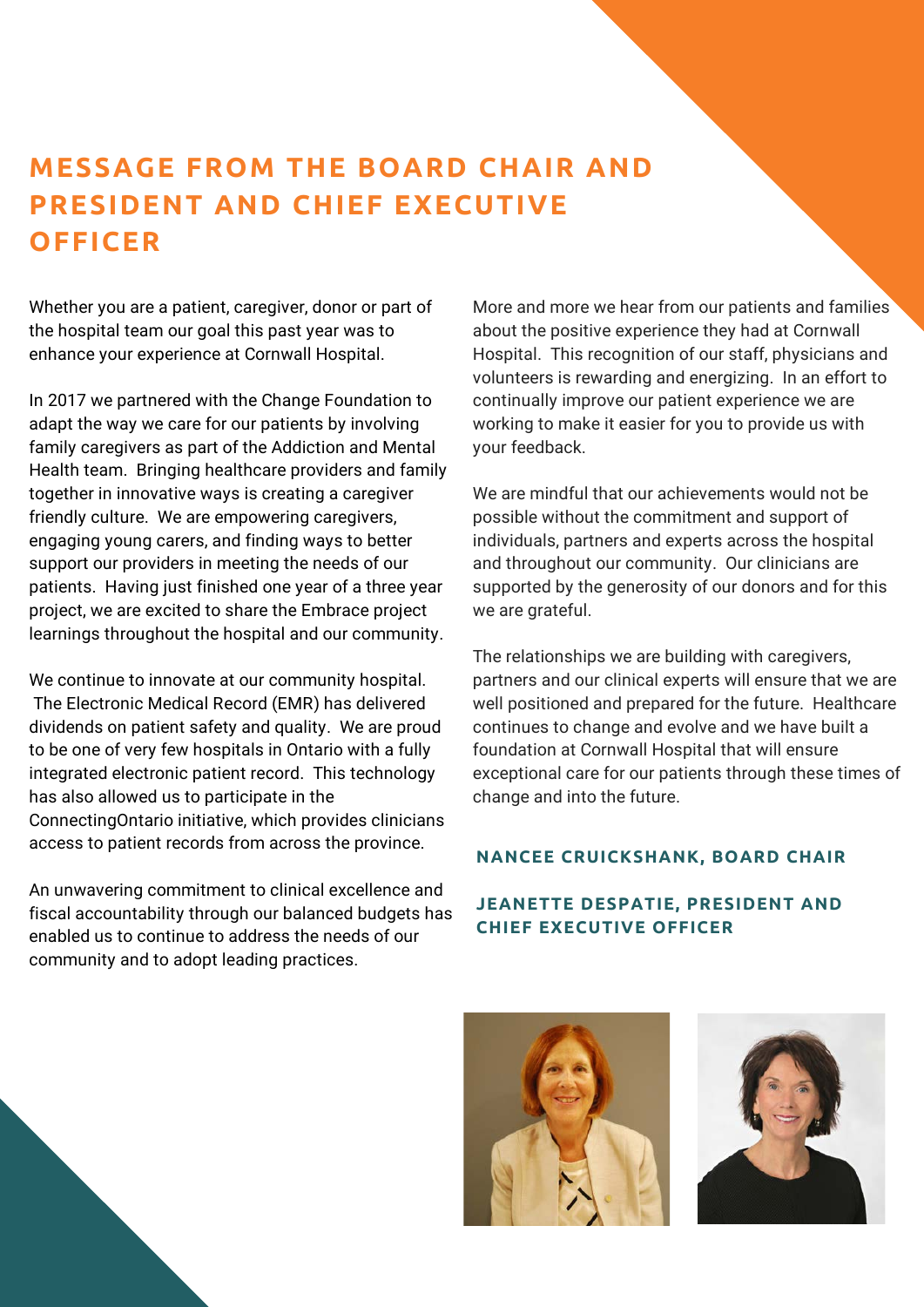# Enhancing the caregiver experience

During the past year, The Changing Care EMBRACE PROJECT has engaged more than 200 family caregivers and 300 health providers to enhance the experience of family caregivers who provide support to loved ones with an addiction or mental health issue. To date, more than 50 co-design meetings have been held at Cornwall Hospital, bringing family caregivers and collaborating health providers together to find better ways of working jointly in our health system.

The project was successful in bringing a 12 week course for family caregivers of loved ones with borderline personality disorder and on the Inpatient Mental Health Unit, three new quiet areas are available for use by family caregivers, "Rights of the Family Caregiver" have been introduced, and family caregivers are receiving a comprehensive Mental Health Caregiver Guide including a list of local resources.

Together with our program partners at The Change Foundation and Cornwall & District Family Support Group, we have made commitments to a developing a robust and sustainable family caregiver friendly framework by the year 2020.

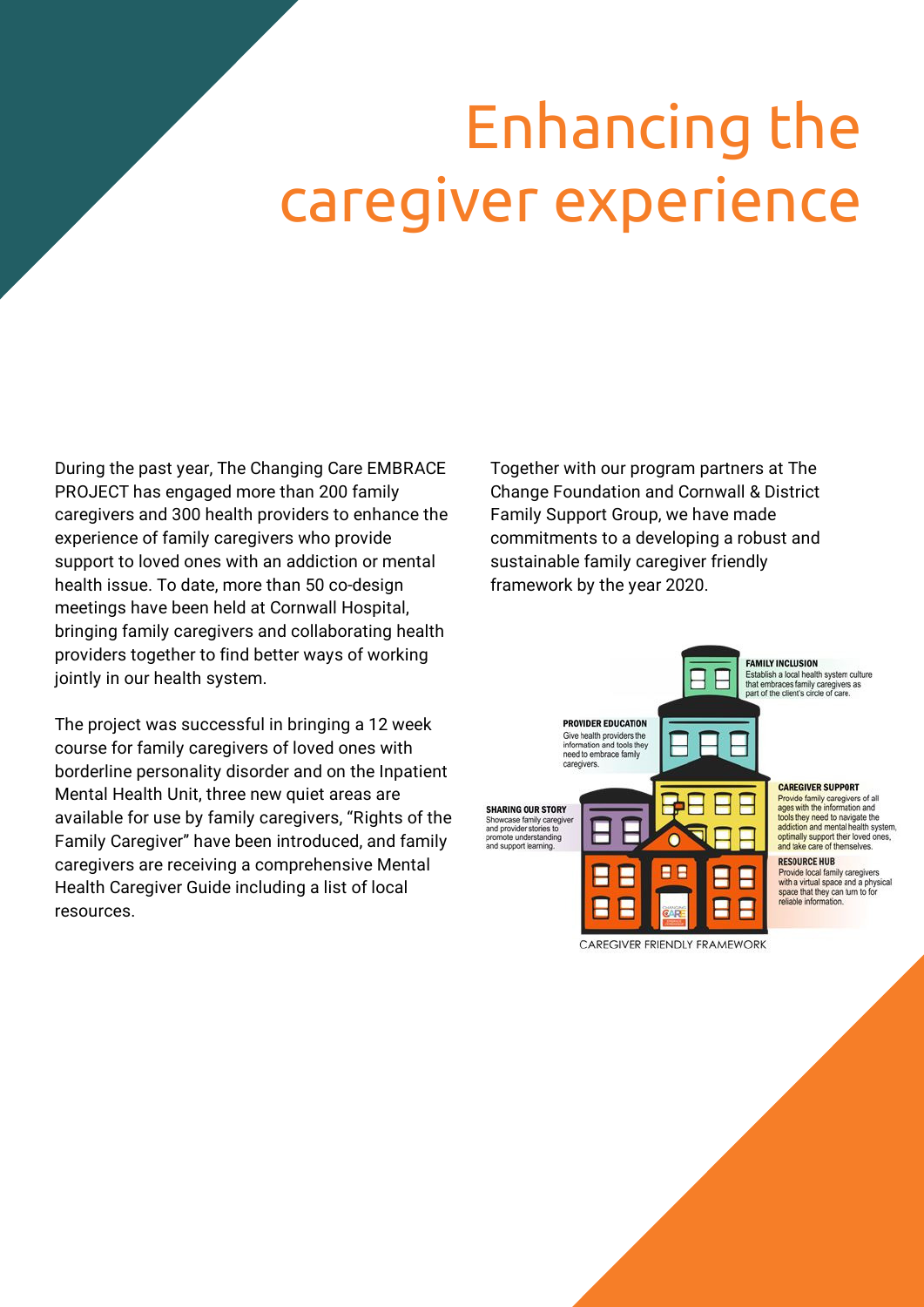# Enhancing the patient experience

At Cornwall Hospital over the last year, staff have been encouraged to focus on improving the patient experience by focusing not only the task at hand but how the encounter makes the patient feel valued and cared for. The feedback from the community is encouraging, and the comments below speak for themselves.



**"Even though we are physically far away from home, we did not feel like it because we were so well taken care of, with everyone showing genuine concern and compassion towards our situation" –** *Melanie Pascual*

**"I have had AMAZING care from the Emergency Department nurses and physicians here at CCH. They have all been angels in saving Alex so many times!" –***Lianne Lapierre*

**"As a former OPP officer, I've been in every Hospital across Ontario, but always from the outside looking in. This time, it was personal. For me, the experience at Cornwall Community Hospital was life changing. The kindness I received helped me retain my dignity in a stressful situation. I wasn't just a patient. I was Gary. They really cared and I knew it."** *-Gary Collins*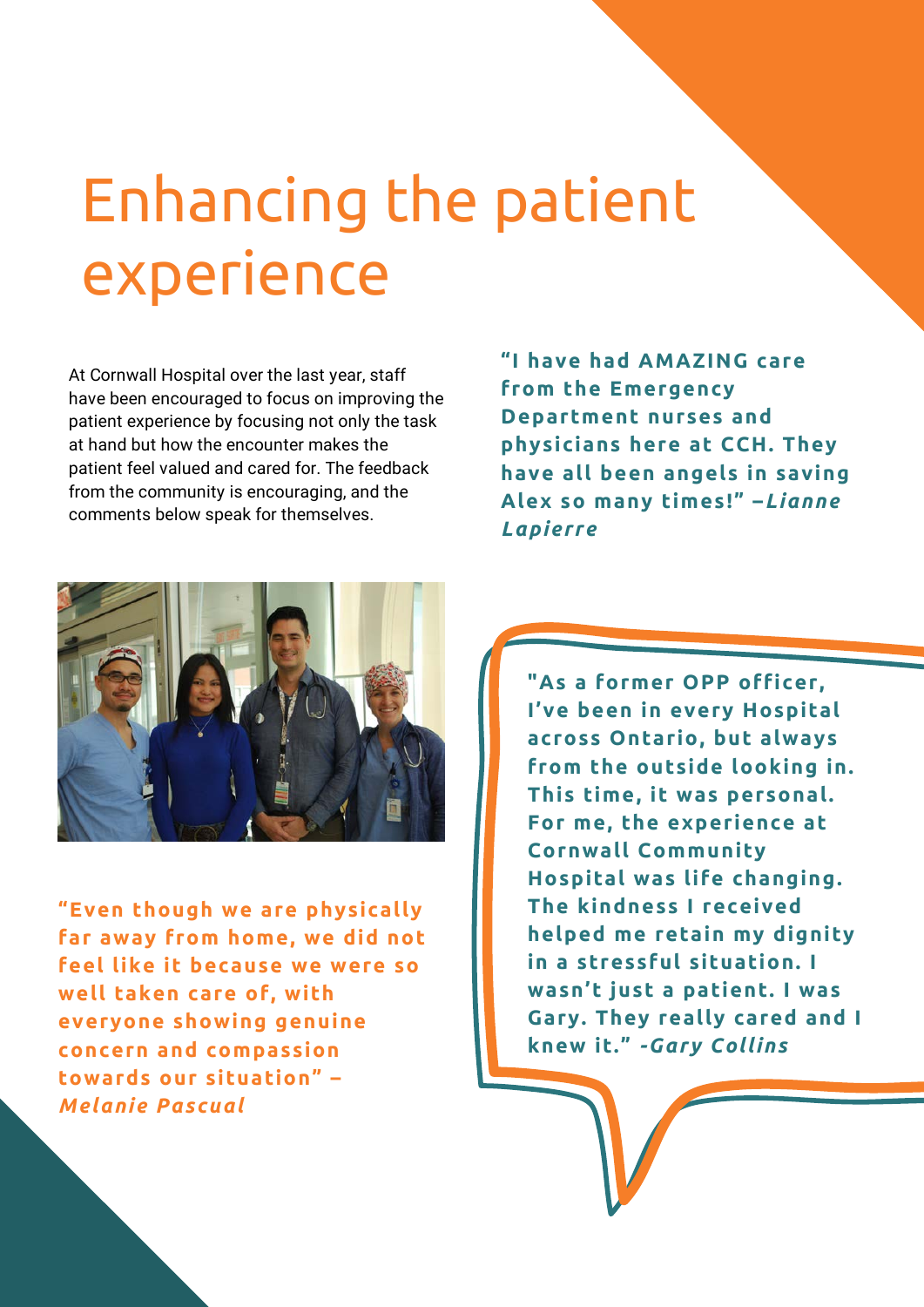# Enhancing the overall experience

ConnectingOntario is a provincial initiative that enables province-wide information sharing by linking digital health systems. Authorized clinicians whether in a doctor's office, community clinic or hospital can now access their patients' digital health record, anytime, anywhere. Cornwall Hospital clinicians now have access to the provincial data form other hospitals, home and community care, as well as lab, diagnostic imaging and information from the provincial Digital Health Dug Repository. This milestone is part of an important provincial initiative.

April 20, 2018 marked another milestone day for Cornwall Hospital. On this day we entered an elite group of 12 other organizations in Canada, who have achieved HIMSS 6 ranking.

The Healthcare Information and Management Systems Society (HIMSS) created their Electronic Medical Record Adoption Model (EMRAM) to track healthcare organizations' progress towards achieving a paperless patient record environment. Hospitals and ambulatory care facilities are scored based on their level of adoption from Stage 0 through Stage 7. Organizations with more advanced capabilities inherently realize more value from their patient data than organizations with less sophisticated health Information Technology infrastructures. The primary goal of our electronic medical record project was to improve quality and patient safety. It's about using technology to enhance clinical decision making and improve patient outcomes.

### Other Revenue 7% Community. Programs (MH and Addictions) 9% **Other Patient** Ministry of Revenues Health 13% 71%



### **FINANCIALS - YEAR ENDING MARCH 31 2018**

### **SURPLUS: \$242,995**